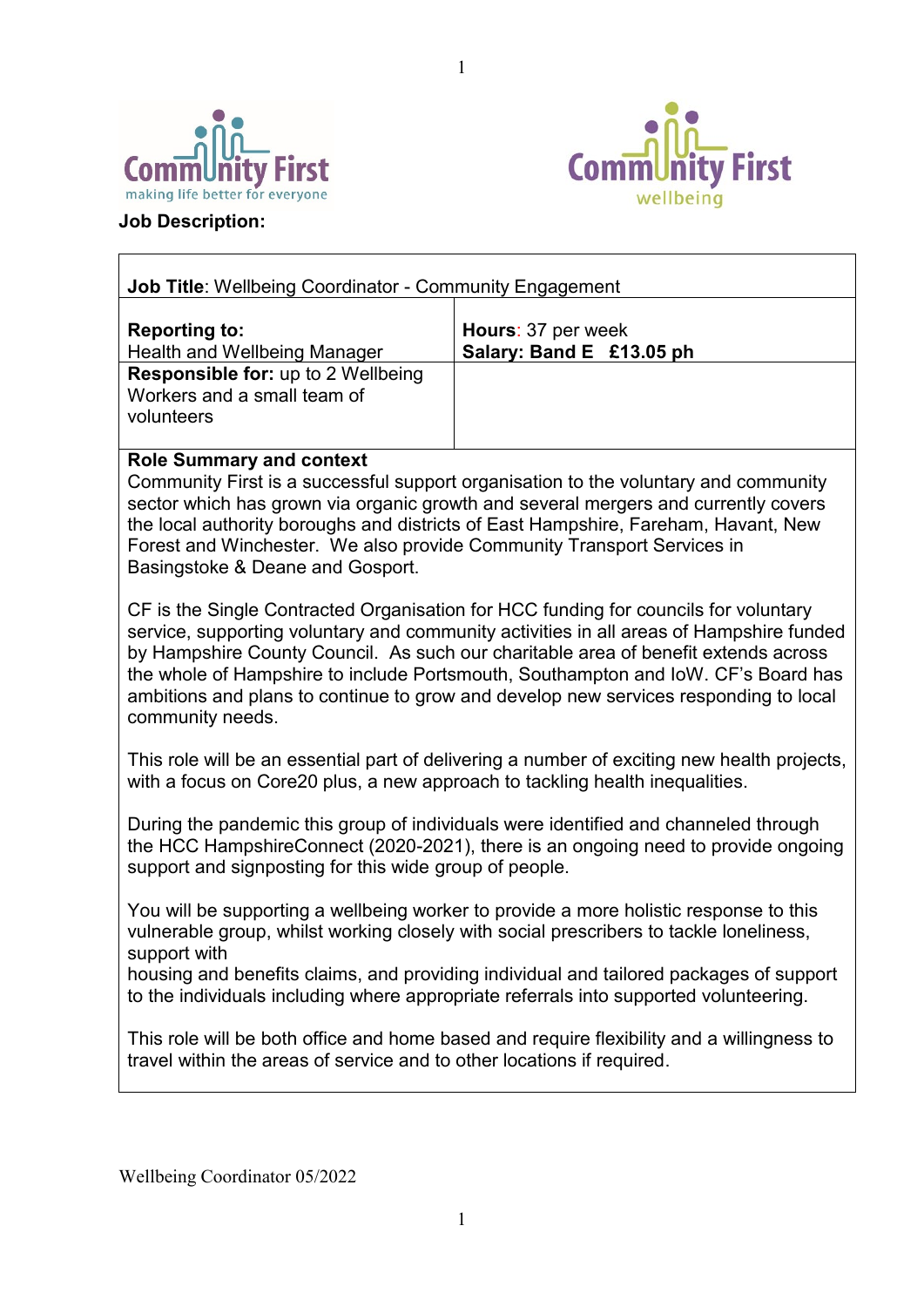$\mathfrak{D}$ 

## **Main Duties**

- To identify and record gaps in provision for vulnerable members of the community
- To promote the Community Connector project to organisations.
- To deliver the Community Connector project and ongoing monitoring and evaluation of the service
- To signpost our clients to the appropriate services if the support they require is outside of our remit.
- To advise customers on relevant resources available in their locality and support them in accessing relevant opportunities enabling clients to regain the confidence to move towards greater independence
- Promote access to Health care, social activities, education, training, employment, volunteering, etc., helping to combat isolation, fear of victimisation and anti-social behaviour.
- To be a primary point of contact for information on community activities and community support services providing advice to service users and professionals.
- To recruit, train and supervise volunteers to provide support across a variety of projects, in particular Digital Champions
- To monitor and report on activities and services delivered
- To meet the requirements as set out in Community First's policies and procedures and any operational guidance that is issued.

#### **Provide personalised support**

- The Wellbeing Coordinator will work alongside Wellbeing Workers to support those with more complex needs, with a strength based approach to access both Health and community services that provide more intensive support. Enabling our clients to access the full range of services available in our communities.
- Working in a flexible way to support the individual needs of the client and to motivate and boost confidence as lockdown restrictions are lifted. To support clients to re-engage in with their community.

Wellbeing Coordinator 05/2022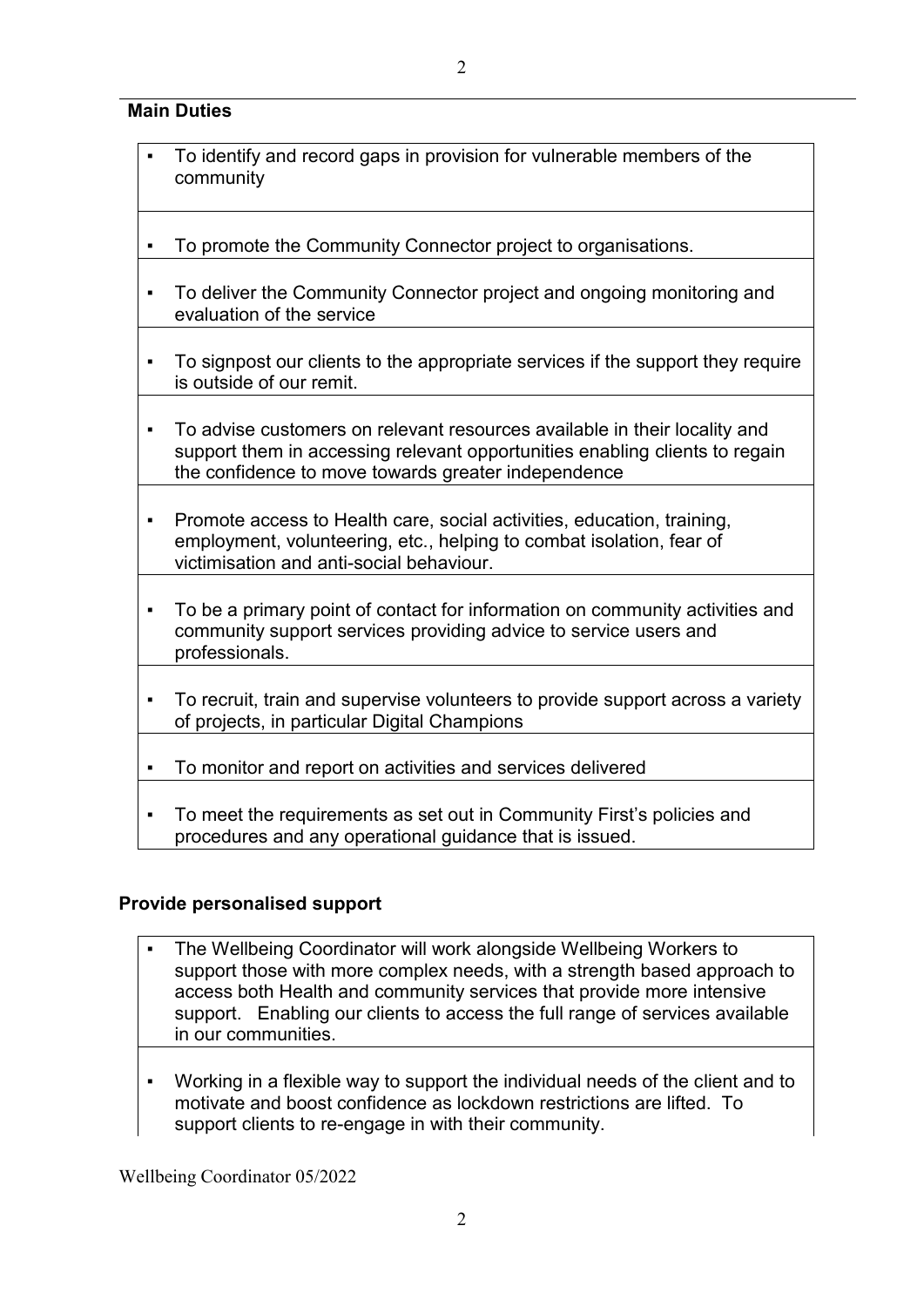$\vert \cdot \vert$  To be a friendly and professional source of information both to individuals,

|                | VCO's and statutory services                                                                                                                                                                                                      |
|----------------|-----------------------------------------------------------------------------------------------------------------------------------------------------------------------------------------------------------------------------------|
|                | - To connect to the services that already exist locally – both statutory and<br>voluntary, to provide localised community support                                                                                                 |
|                | To work with people with a range of identified needs, dealing with a variety of<br>issues ranging from social isolation and lack of confidence to more serious<br>ongoing health conditions.                                      |
|                | • To liaise with other VCO's and statutory services, connecting and building<br>relationships                                                                                                                                     |
| $\blacksquare$ | Encourage people, their families and carers, partners and organisations<br>worked with to provide feedback and to share their stories, how this project<br>has made a difference to their lives, to be recorded on Wellbeing CRM. |
|                | Any other duties as may be required                                                                                                                                                                                               |

### **Standard Terms Common to all Job Descriptions**

- To promote Community First's Equal Opportunities and Diversity policy
- To comply with all Community First policies and Conditions of Service as laid out in the Community First Staff Handbook.
- In discharging the duties of the post to have due regard to the provisions of Health & Safety at work legislation.
- To undertake such additional responsibilities appropriate to the role as may be required and agreed by the funding partners, commensurate with the grade and responsibilities of the post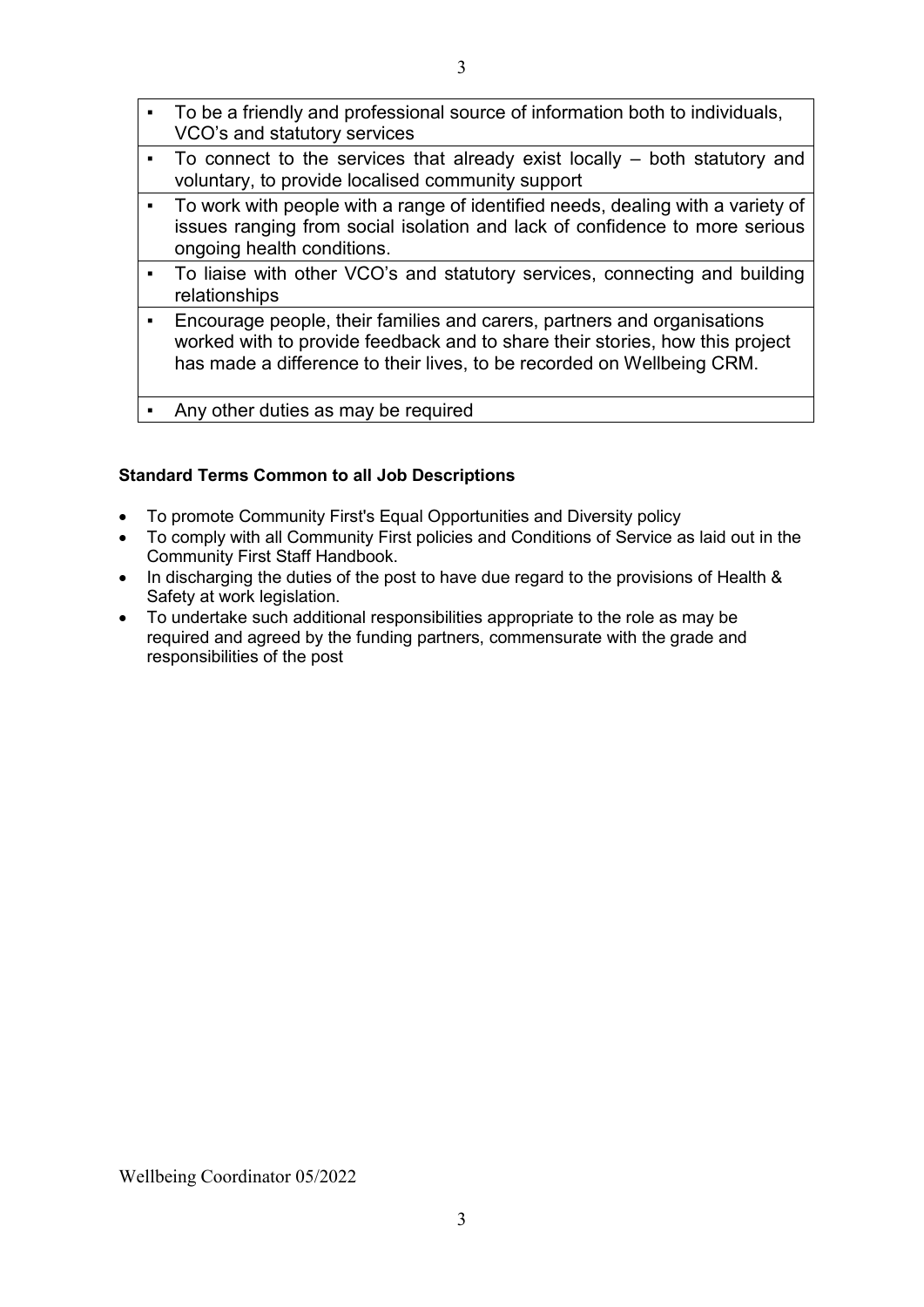# **Person Specification**

| <b>Criteria</b>                          |                                                                                                                                                                                                                                                                                           | <b>Essential</b> | <b>Desirable</b> |
|------------------------------------------|-------------------------------------------------------------------------------------------------------------------------------------------------------------------------------------------------------------------------------------------------------------------------------------------|------------------|------------------|
|                                          | Ability to communicate effectively with both clients,<br>colleagues and health partners.<br>Empathy and a good understanding of the issues<br>faced by clients.                                                                                                                           | $\checkmark$     |                  |
|                                          | Able to get along with people from all backgrounds<br>and communities, respecting lifestyles and diversity                                                                                                                                                                                | $\sqrt{}$        |                  |
|                                          | Ability to identify risk and assess/manage risk when<br>working with individuals and a clear understanding<br>of when it is appropriate or necessary to refer clients<br>back to other health professionals/agencies, when<br>what the person needs is beyond the scope of the<br>project | $\checkmark$     |                  |
| <b>Personal</b><br><b>Qualities</b><br>& | Ability to maintain effective working relationships<br>and to promote collaborative practice with all<br>colleagues                                                                                                                                                                       | $\checkmark$     |                  |
| <b>Attributes</b>                        | Demonstrates personal accountability, emotional<br>resilience and works well under pressure                                                                                                                                                                                               | $\checkmark$     |                  |
|                                          | Ability to organise, plan and prioritise on own<br>initiative, including when under pressure and<br>meeting deadlines in a busy and changing<br>environment                                                                                                                               | $\checkmark$     |                  |
|                                          | High level of written and oral communication skills                                                                                                                                                                                                                                       | $\sqrt{}$        |                  |
|                                          | Ability to work flexibly and enthusiastically within a<br>team or on own initiative                                                                                                                                                                                                       | $\checkmark$     |                  |
|                                          | Knowledge of and ability to work to policies and<br>procedures, including confidentiality, safeguarding,<br>lone working, and health and safety                                                                                                                                           |                  | $\checkmark$     |
|                                          | Demonstrable commitment to professional and<br>personal development                                                                                                                                                                                                                       | $\checkmark$     |                  |
| <b>Experienc</b><br>е                    |                                                                                                                                                                                                                                                                                           |                  |                  |
|                                          | Experience of working with or managing volunteers                                                                                                                                                                                                                                         |                  | $\checkmark$     |
|                                          | Experience of data collection and providing<br>monitoring information to assess the impact of<br>services                                                                                                                                                                                 |                  | $\checkmark$     |
|                                          | A demonstrable and genuine interest in people and<br>their welfare and an ability to deliver services that<br>provide practical support for clients.                                                                                                                                      | $\checkmark$     |                  |

Wellbeing Coordinator 05/2022